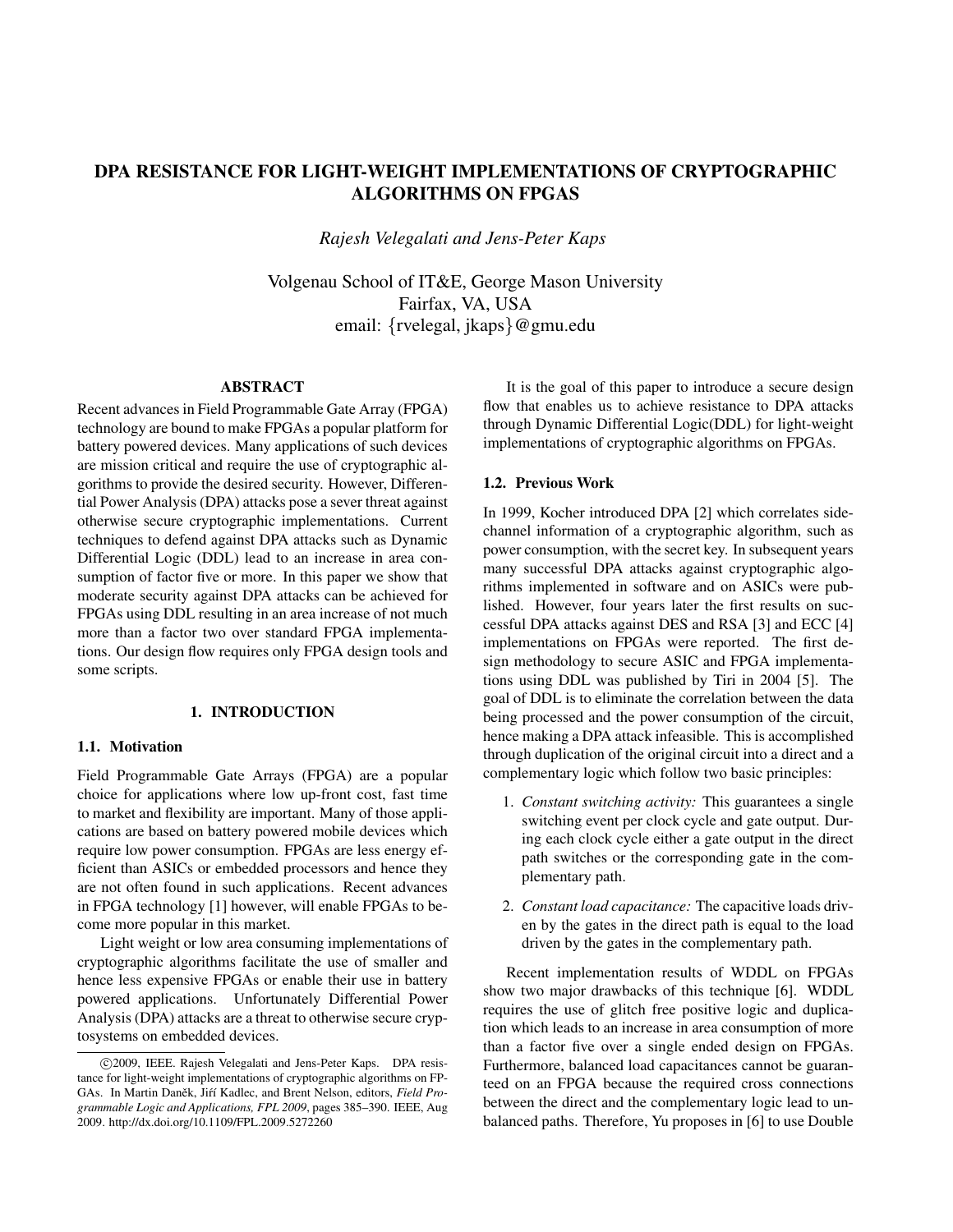Wave Dynamic Differential Logic (DWDDL) which allows for balanced load capacitances on FPGAs. However, it leads to an area increase of more than eleven times.

In [7] Guilley et al. evaluate methods which reduce the size of WDDL implementations on FPGA. They were able to reduce the size of a WDDL implementation of Triple DES by 23% [8] through new synthesis methods. However, this design is still much larger than a single ended design due to the use of only positive logic as required by WDDL. Current FPGA tools can not produce net lists with only positive logic, hence Guilley uses ASIC tools and a special ASIC library containing hundreds of cells.

The power dissipation of an Xilinx Virtex<sup>TM</sup>-II FPGA consists to more than 60% of power consumed by the routing resources [9]. This illustrates that it is important to balance the paths of the direct and complementary logic. As this is not a trivial problem on FPGAs, masking schemes have been proposed specifically to overcome the routing problem [10]. However, it has been shown in 2005 that circuits protected only by masking are not secure [11]. Later publications demonstrated that masking does not remove the need for balanced routing in WDDL designs [12, 13].

The impact of current place-and-route methods on the security of a WDDL design was explored in [14] with respect to balancing the timing delays. In [15] the authors propose a new switch box design for FPGAs that enables balanced routing and is secure against power as well as EM attacks.

# 2. DYNAMIC DIFFERENTIAL LOGIC

The dynamic power consumption in a CMOS circuit depends on the output transitions of the logic gates. This dependency is not symmetric i.e a  $0 \rightarrow 1$  or  $1 \rightarrow 0$  transition will consume power whereas  $0 \to 0$  or  $1 \to 1$  will not. This makes the power consumption dependent on the hamming distance of the data. The information thus obtained can be exploited to reveal the secret key. The Dynamic Differential logic style introduced by Tiri [5] attempts to remove the relation between power consumption and data.

A dynamic logic will have two phases, Pre-charge and Evaluation phase which alternate. During pre-charge phase the output of logic gates is forced to a constant value (0 or 1). The original transition of the logic gates will occur in evaluation phase. A differential logic will have two circuits, direct and complimentary whose outputs will be inverse of each other during evaluation phase. Lets assume that all outputs are pre-charged to 0. If an output of the direct logic evaluates to 1 then the complementary logic will evaluate to 0 leading to a single switching event. Similarly vice versa is also true thus achieving constant switching activity.

Constant load capacitance means that the gates in the direct logic drive the same load as the gates in the complementary logic. This requires that routing in both parts to be same, so called symmetrical routing.

There are two different DDL styles called Wave Dynamic Differential Logic (WDDL) and Simple Dynamic Differential Logic (SDDL).

#### 2.1. Wave Dynamic Differential Logic

WDDL is being used successfully for secure cryptographic implementations in ASICs. It is an all positive logic which guarantees one transition per clock cycle. A pre-charge circuit is added only at the register outputs and system inputs. Inverters are implemented by cross connecting the outputs of direct and complementary circuits. WDDL gate is shown in Fig. 1a). This DDL allows a logic 0 wave to pass through the entire combinational logic hence the name "wave" is added.

Unfortunately, applying WDDL to FPGAs is not straight forward. Firstly, FPGA CAD tools cannot be restricted to use only positive logic when synthesizing an implementation. Therefore, ASIC synthesizers are commonly used. Yu and Schaumont also show in [6] that the replacement of inverters by cross connection will result in unsymmetrical routing, which is undesirable.

In positive only architectures optimal usage of intrinsic features, for example fast interconnects, dedicated multiplexers, fast carry logics, shift registers etc inside the FPGA fabric cannot be exploited.

## 2.2. Simple Dynamic and Differential Logic

SDDL allows the usage of negative logic thus making it more flexible than WDDL. However each time negative logic is used a pre-charge circuit should be added as shown in Fig. 1b) because negative logic stops the precharge wave . In ASIC circuit this leads to an increase in the area compared to WDDL. Negative logic can produce glitches therefore SDDL cannot guarantee one switching event per clock cycle.

SDDL can be implemented using only FPGA cad tools. A negative logic style requires no cross connection between direct and complementary logic, hence symmetric routing is possible in FPGAs. SDDL allows optimal usage of the intrinsic features inside the FPGA thereby reducing the slice count. WDDL is considered to be a more secure logic style than SDDL because it is glitch free.

Our motivation was to use only the FPGA CAD toolsto produce a secure low area implementation using DDL. SDDL becomes an obvious choice.

#### 3. PROPOSED SDDL MODEL

In our proposed SDDL model, FPGA CAD tools are given the maximum flexibility to optimize a given design for the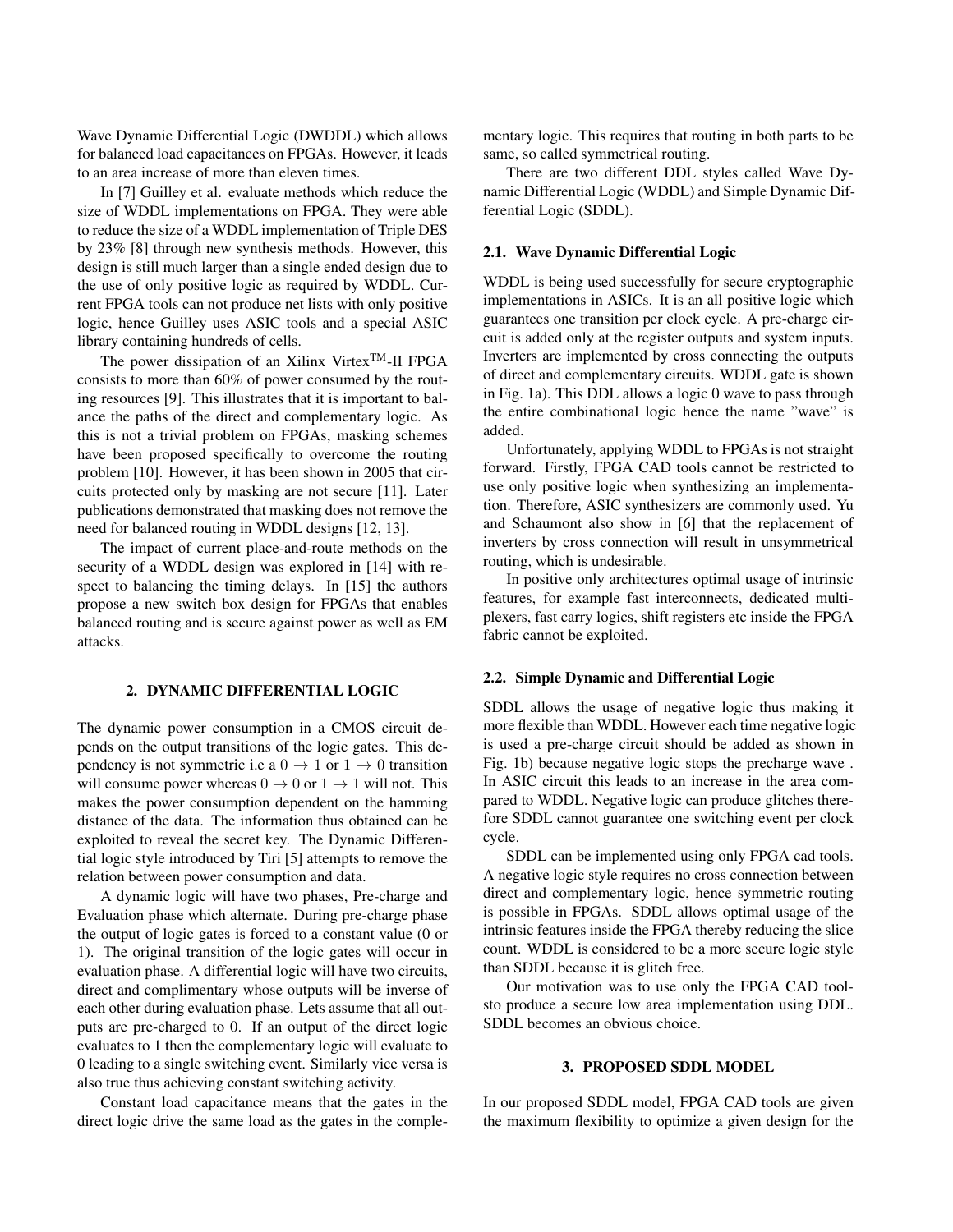

Fig. 1. Mapping WDDL to SDDL for FPGAs

target FPGA. Such an optimized design will allow logic packing in LUTs and also make use of all the intrinsic features present in the FPGA. In this paper we are exploring the usage of Wide Dedicated Multiplexer (WDM). Using WDMs reduces the area consumed by our design however, their effect on DPA resistance has not been explored yet.

#### 3.1. Pre-Charge

Pre-charge insertion is done using the technique introduced by Yu and Schaumont in [6]. An FPGA consists of programmable elements, so called Configurable Logic Block (CLB), and a network of programmable interconnects. In Xilinx Spartan 3 FPGAs a CLB is comprised of four slices, each containing two look-up tables (LUT) and two storage elements that can be used as either flip-flops or latches. It also contains two wide function multiplexers, fast carry logic and other miscellaneous elements. A flip-flop/latch is following every LUT. The pre-charge circuit which is implemented using an asynchronously cleared latch forces the output of the LUT to logic 0 during the pre-charge phase as shown in Fig. 1c). If a flip-flop is already used in the design then the pre-charge circuit should be inserted in a slice as near as possible to the flip-flop so that the routing between the two slices is kept at minimum.

### 3.2. Duplication

The first step in creating the complementary path is duplication of the original path. Before this can be done, appropriate CLB locations for the duplicate design must be chosen such that they have the same routing resources as the original design. Then the original design is copied (including routing), the components and nets are renamed and moved to the chosen locations.

## 3.3. Complementing the Logic

The complemented path should produce outputs inverse to that of the direct path. If  $f(x)$  is the equation which defines a LUT in the direct path, then it's complimentary equation  $q(\bar{x})$  is given by

$$
g(\bar{x}) = \overline{f(\bar{x})} = \overline{f(x)} \tag{1}
$$

This principle is indicated in Fig. 1c). WDMs use LUTs and slice internal multiplexers. Equation 1 holds for LUTs however, for the slice internal multiplexers only the select lines should be inverted.

## 3.4. Secure Design Flow

Our design flow for implementing SDDL on FPGAs uses Xilinx ISE Design suite 10.1 and Perl scripts. It consists of three phases as show in Fig 2.

In the first phase, the single ended design is synthesized and implemented. Area constraints are applied which limit the design to one section of the FPGA fabric. It also specifies that the locations near registers should be left empty as they will be needed to insert pre-charge in the next phase.

In the second phase, the circuit description file from the first phase is converted into ASCII representation format with help of XDL (Xilinx Design language) tool . Perl scripts interpret the XDL file and insert pre-charge. Subsequently only Place and Route is executed.

In the third phase, the I/O connections are removed and the design is converted into XDL format. Perl scripts duplicate and complement the original circuit resulting in an SDDL implementation. However, as the I/O pins are still disconnected, and all the routing has to be preserved, we use re-entrant routing only.

# 4. TEST CIRCUIT IMPLEMENTATION AND ATTACK

## 4.1. Test Circuit

The Advanced Encryption Standard (AES) [16] is one of the most widely used block ciphers. It was designed to be resistant towards linear and differential cryptanalysis. However, unprotected AES hardware implementations are susceptible to DPA attacks. The test circuit for our proposed SDDL model is shown in Fig. 3. It consists of some of the main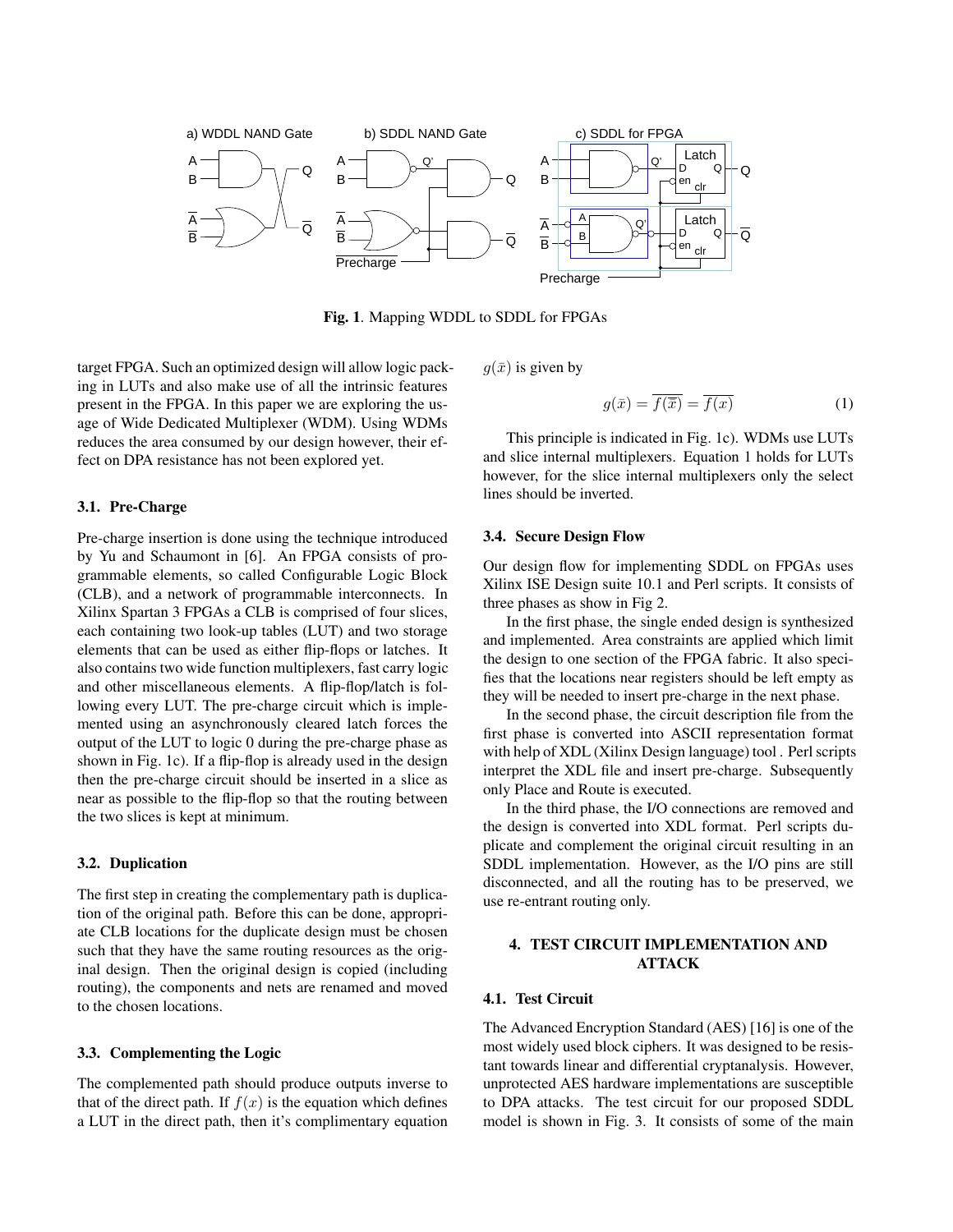

Fig. 2. SDDL Design Flow



Fig. 3. Block Diagram of Test Circuit

building blocks of AES i.e. SBOX and key XORing. The test circuit allows us to replicate a DPA attack on AES on a smaller scale. An 8-bit LFSR is used to supply inputs to the SBOX. The output of the SBOX is XORed with key and stored in register FF1. The dashed line in Fig. 3 indicates the part of the circuit that we want to protect. The register FF2 drives the outputs of the chip and is implemented in I/O blocks (IOB).

#### 4.2. SBOX implementations

The AES SBOX maps 8 input bits to 8 output bits using a substitution table. The Xilinx tool implements this function by default as a mixture of boolean logic and multiplexers. The usage of WDMs and the maximum size of the multiplexers can be controlled by the Xilinx ISE tool.

Each CLB is associated with one switch box which provides connections to the routing resources. An exception to these are local interconnections, so called fast interconnects, that exist between slices and between CLBs. These interconnects are used to create WDMs with sizes upto 32:1. Multiplexer of size upto 4:1 are supported within a single slice.

In our design we explore two AES SBOX implementa-

tions one using only 4:1 multiplexers and the other using 16:1 WDMs. The output of a 4:1 multiplexer can be precharged within the same slice. On the other hand, the 16:1 WDM consists of 4 slices and only the output of the last slice can be pre-charged. The input LUTs to the WDMs can contain negative logic and hence might produce glitches and disrupt the pre-charge wave. These signals travel through local interconnects and might make this design susceptible to DPA attacks. This leads to a tradeoff between security vs area.

## 4.3. Experimental Setup

We implemented our designs on a Xilinx Spartan 3e starter board containing a XC3S500eFG320-4 FPGA. We removed the capacitances of the core voltage net and connected it to an external regulated power supply. Power consumption is measured using a Tektronics CT-1 current probe and an Agilent DSO6054A oscilloscope, which has a bandwidth of 500MHz and samples at 4GSa/sec.

## 4.4. Attack Methodology

We use correlation attacks to test the effectiveness of our design [17]. The power model for the single ended cases is given by Equation 2. It calculates the Hamming distance between the previous output of the LFSR and the estimated following output. We estimate the following output of the LFSR for all possible key guesses. We use a different power model to mount a DPA attack on SDDL designs, given by Equation 3. The pre-charge phase sets all logic outputs to 0 therefore, the Hamming distance is computed between 0 and the estimated outputs of the LFSR for all possible key guesses. This is equal to their Hamming weight. We use Pearson's product moment correlation to compare the measured power and the power model [17].

### 5. RESULTS AND ANALYSIS

We have implemented four different designs of our test circuit. MUX-4 SE and MUX-16 SE are single ended implementations of our test circuit which use 4:1 multiplexer and 16:1 WDM for the AES SBOX respectively. MUX-4 SDDL and MUX-16 SDDL are two symmetrically routed SDDL designs of the said single ended. Table 1 shows the results of our implementations and measurements to disclosure (MTD) of the key.

The MUX-16 design is much smaller than the MUX-4 design and also has a shorter critical path delay. Both SDDL designs are little bit more than a factor 2 larger than the single ended designs. This is due to the fact that the outputs of the flip-flops need to be pre-charged. This increases the area by one slice per two flip-flops. The delay of the SDDL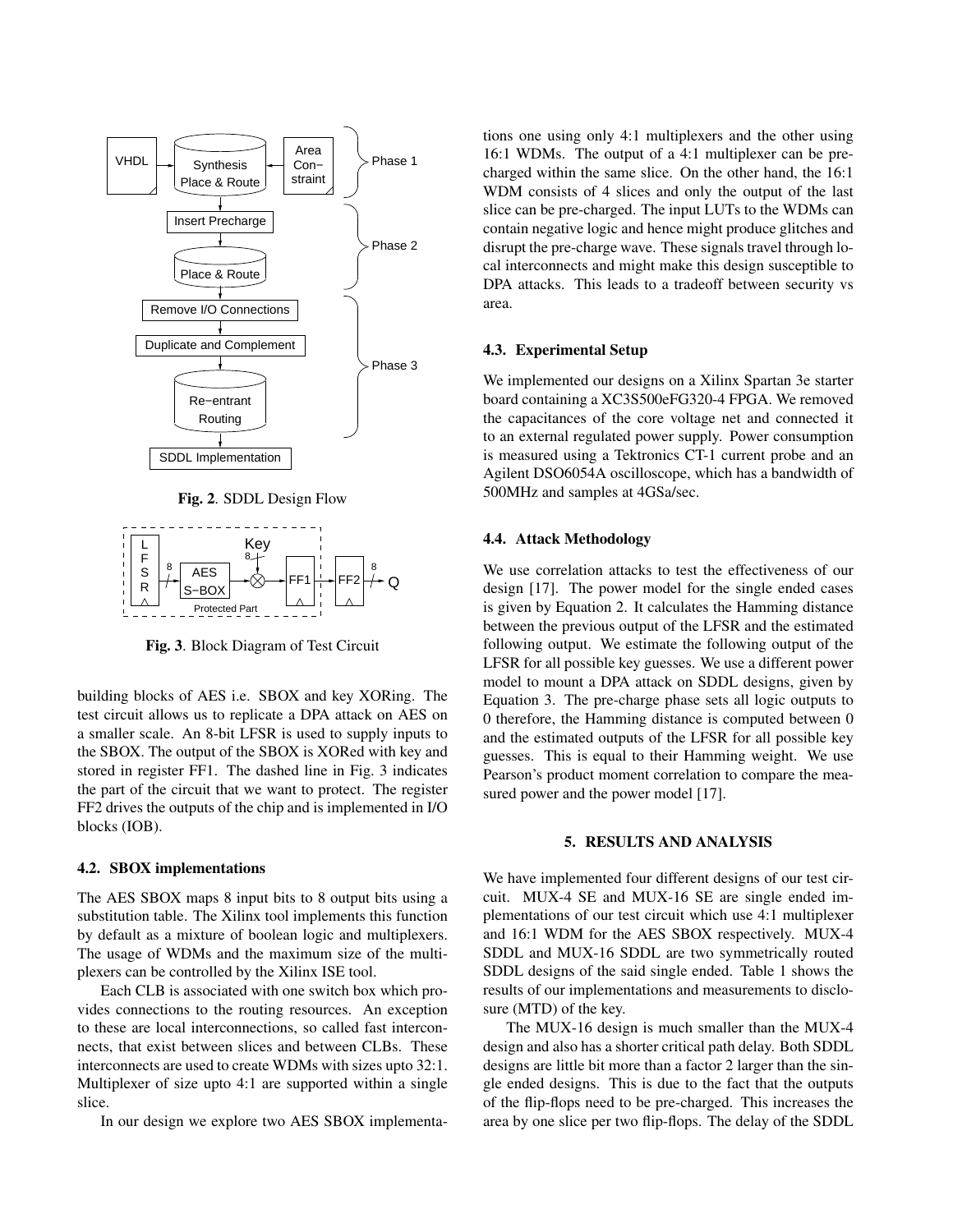$$
Power_{guess} = HD(lfsr - output_{(i-1)}, (SDOX^{-1}(Key_{guess} \oplus Output))_i)
$$
\n(2)

$$
Power_{guess} = HD (0x00, (SBOX^{-1}(Key_{guess} \oplus Output))_i)
$$
\n(3)

 $Design \t | \text{Slices} | \text{Delay} (ns) | \text{MTD}$ MUX-4 SE  $\parallel$  134 9.08 1024 MUX-4 SDDL  $\parallel$  283  $\parallel$  18.16  $\parallel$  > 10*,000* MUX-16 SE 80 7.51 1024 MUX-16 SDDL  $\|$  166  $|$  14.59  $|$  > 10*,000* d) MUX−16 SDDL b) MUX−4 SDDL a) MUX−4 SE c) MUX−16 SE (duplicated to increase signal strength)

Table 1. Results of LFSR and SBOX implementations

Fig. 4. Power Traces (5 mV/div, 1 *µ*s/div)

designs is roughly 2 times larger than the single ended designs because all computations have to be performed during the evaluation phase which is half a clock cycle in length.

Figure 4 shows the power consumption traces for all four designs. The single ended wave forms have their peak near the rising edge of the clock. Both SDDL designs show lower peaks during pre-charge phase and higher peaks during the evaluation phase. It can also be clearly seen that the peaks of both SDDL designs are more uniform compared to the ones of the single ended. Therefore they are less correlated to the data being processed. This suggests that the SDDL designs are more difficult to attack.

We used a fixed 8-bit key value of 174 for all designs. The correlation plots between power guess and power measured for the MUX-4 SE implementation (Fig. 5) and the MUX-16 SE implementation (Fig. 6) taken over 1024 mea-



Fig. 5. DPA Attack on MUX-4 SE Implementation



Fig. 6. DPA Attack on MUX-16 SE Implementation

surements show a sharp peak at the key guess 174. Therefore both single ended designs were broken.

The correlation plots for the SDDL design did not show a definite peak after 1024 measurements. Therefore, we had to take multiple sets of measurements. A set spans 1024 clock cycles (one measurement per clock cycle) each containing 800 samples. We sub-divide each clock cycle into 10 intervals. These intervals are shown as rows in Tables 2 and 3. For each interval we compute the maximum measured value. We correlate these maximum values of each set with the power model in Sect. 4.4. The correlation peaks of 8 sets and each interval are shown in the Table 2 and 3.

Both tables show that the correct key of 174 appears sporadically with no obvious pattern. Only if we look at more than 15 sets it slowly becomes apparent that 174 might be the correct key hence, we estimate the MTD to be larger than 10,000. We obtained the correct key for MUX-16 SDDL design using fewer measurements as compared to MUX-4 SDDL design because of non pre-charged signals passing through fast interconnects.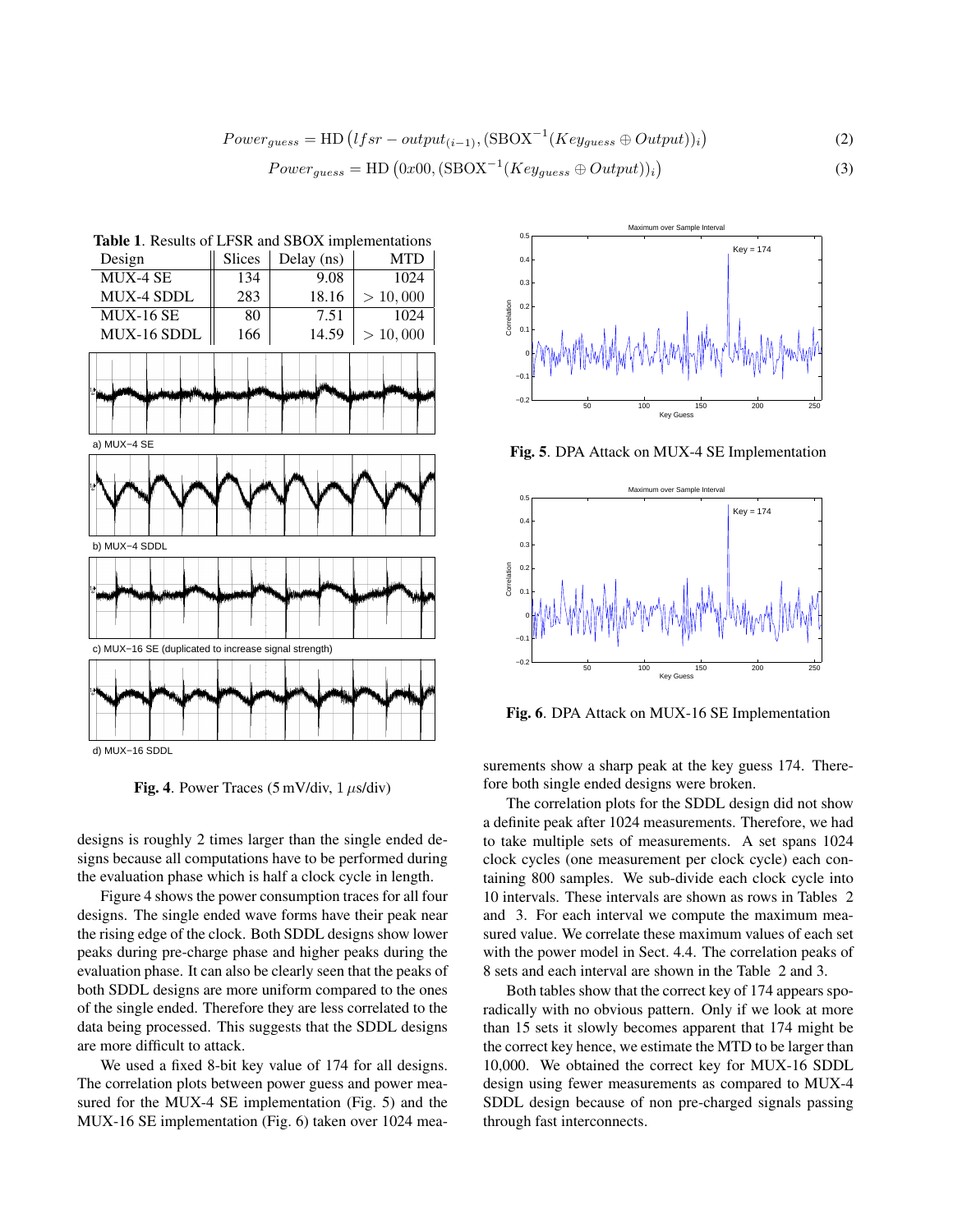| Interva          | Set | Set <sub>2</sub> | $\epsilon$<br>Set | 4<br>Set. | 5<br>Set | $\circ$<br>Set | Set 7 | ${}^{\infty}$<br>Set |
|------------------|-----|------------------|-------------------|-----------|----------|----------------|-------|----------------------|
| $\boldsymbol{0}$ | 164 | 52               | 20                | 23        | 209      | 160            | 94    | 115                  |
| $\mathbf{1}$     | 119 | 2                | 55                | 88        | 117      | 188            | 194   | 142                  |
| $\overline{c}$   | 169 | 202              | 140               | 212       | 40       | 142            | 58    | 120                  |
| 3                | 12  | 164              | 51                | 141       | 72       | 95             | 160   | 51                   |
| 4                | 223 | 249              | 76                | 177       | 123      | 62             | 168   | 236                  |
| 5                | 150 | 212              | 174               | 216       | 204      | 79             | 46    | 140                  |
| 6                | 82  | 58               | 208               | 247       | 230      | 28             | 174   | 248                  |
| $\boldsymbol{7}$ | 192 | 252              | 89                | 72        | 199      | 136            | 230   | 214                  |
| 8                | 93  | 14               | 60                | 57        | 190      | 147            | 26    | 213                  |
| 9                | 155 | 25               | 96                | 30        | 106      | 197            | 69    | 21                   |

Table 2. Maximum Correlations for MUX-16 SDDL

Table 3. Maximum Correlations for MUX-4 SDDL

| Interval         | Set | Set 2 | $\epsilon$<br>Set | 4<br>Set | 5<br>Set | $\circ$<br>Set | Set 7 | $^{\circ}$<br>Set |
|------------------|-----|-------|-------------------|----------|----------|----------------|-------|-------------------|
| $\boldsymbol{0}$ | 43  | 174   | 238               | 71       | 3        | 174            | 21    | 174               |
| $\mathbf{1}$     | 193 | 247   | 203               | 26       | 201      | 175            | 12    | 44                |
| $\sqrt{2}$       | 228 | 175   | 203               | 170      | 107      | 182            | 219   | 174               |
| 3                | 84  | 126   | 184               | 149      | 242      | 247            | 161   | 100               |
| $\overline{4}$   | 177 | 115   | 74                | 235      | 167      | 143            | 151   | 15                |
| 5                | 59  | 204   | 185               | 119      | 158      | 94             | 232   | 19                |
| 6                | 94  | 110   | 199               | 161      | 242      | 154            | 94    | 100               |
| 7                | 100 | 199   | 180               | 85       | 170      | 161            | 128   | 99                |
| 8                | 43  | 180   | 94                | 161      | 91       | 100            | 161   | 222               |
| 9                | 112 | 46    | 172               | 42       | 2        | 56             | 20    | 130               |
|                  |     |       |                   |          |          |                |       |                   |

## 6. CONCLUSIONS AND FUTURE WORK

Perfect security does not exist. A high level of security is achievable but at the cost of a large area consumption. Our results show that we were able to achieve a moderate level of security by using our design flow at an area increase by a factor of just greater than 2. Thus showing that it is possible to apply Dynamic and Differential logic styles to low area implementations on FPGAs. Our SDDL can still be broken mainly due to glitches. For future work we plan to reduce the glitches and also examine the DPA resistance of other intrinsic features provided in FPGAs.

#### 7. REFERENCES

- [1] T. Tuan, S. Kao, A. Rahman, S. Das, and S. Trimberger, "A 90nm low-power FPGA for battery-powered applications," in *FPGA '06*, ACM/SIGDA. New York, NY, USA: ACM, 2006, pp. 3–11.
- [2] P. Kocher, J. Jaffe, and B. Jun, "Differential power analysis," in *CRYPTO'99*, ser. LNCS, vol. 1666. Berlin: Springer Verlag, Aug 1999, pp. 388–397.
- [3] F.-X. Standaert, L. van Oldeneel tot Oldenzeel, D. Samyde, and J.-J. Quisquater, "Power analysis of FPGAs: How practical is the attack?" in *FPL 2003*, ser. LNCS, P. Y. K. Cheung, G. A. Constantinides, and J. T. de Sousa, Eds., vol. 2778. Berlin / Heidelberg: Springer, 2003, pp. 701–711.
- [4] S. B. Örs, E. Oswald, and B. Preneel, "Power-analysis attacks on an FPGA – first experimental results," in *CHES 2003*, ser. LNCS, C. D. Walter, Çetin K. Koç, and C. Paar, Eds., vol. 2779. Berlin: Springer-Verlag, Sep 2003, pp. 35–50.
- [5] K. Tiri and I. Verbauwhede, "A logic level design methodology for a secure DPA resistant ASIC or FPGA implementation," in *Proc. Design, Automation and Test in Europe (DATE'04)*. IEEE Computer Society, Feb 2004, pp. 246– 251.
- [6] P. Yu and P. Schaumont, "Secure FPGA circuits using controlled placement and routing," in *CODES+ISSS '07*. New York, NY, USA: ACM, 2007, pp. 45–50.
- [7] S. Guilley, L. Sauvage, J. Danger, T. Graba, and Y. Mathieu, "Evaluation of power-constant dual-rail logic as a protection of cryptographic applications in FPGAs," in *SSIRI '08*. IEEE, Jul 2008, pp. 16–23.
- [8] S. Guilley, L. Sauvage, J.-L. Danger, and P. Hoogvorst, "Area optimization of cryptographic co-processors implemented in dual-rail with precharge positive logic," in *FPL 2008*, U. Kebschull, M. Platzner, and J. Teich, Eds. IEEE, Sep 2008, pp. 161–166.
- [9] L. Shang, A. S. Kaviani, and K. Bathala, "Dynamic power consumption in Virtex<sup>TM</sup>-II FPGA family," in *FPGA* '02, ACM/SIGDA. New York, NY, USA: ACM, 2002, pp. 157– 164.
- [10] T. Popp and S. Mangard, "Masked dual-rail pre-charge logic: DPA-resistance without routing constraints," in *CHES 2005*, ser. LNCS, J. R. Rao and B. Sunar, Eds., vol. 3659. Heidelberg: Springer, 2005, pp. 172–186.
- [11] D. Suzuki, M. Saeki, and T. Ichikawa, "DPA leakage models for CMOS logic circuits," in *CHES 2005*, ser. LNCS, J. R. Rao and B. Sunar, Eds., vol. 3659. Heidelberg: Springer, 2005, pp. 366–382.
- [12] D. Suzuki and M. Saeki, "Security evaluation of DPA countermeasures using dual-rail pre-charge logic style," in *CHES 2006*, ser. LNCS, L. Goubin and M. Matsui, Eds., vol. 4249. Heidelberg: Springer, 2006, pp. 255–269.
- [13] P. Schaumont and K. Tiri, "Masking and dual-rail logic don't add up," in *CHES 2007*, ser. LNCS, P. Paillier and I. Verbauwhede, Eds., vol. 4727. Heidelberg: Springer, 2007, pp. 95–106.
- [14] S. Guilley, S. Chaudhuri, L. Sauvage, T. Graba, J.-L. Danger, P. Hoogvorst, Vinh-Nga, and M. Nassar, "Place-and-route impact on the security of DPL designs in FPGAs," in *HOST 2008*. IEEE, 2008, pp. 26–32.
- [15] S. Chaudhuri, S. Guilley, P. Hoogvorst, J.-L. Danger, T. Beyrouthy, A. Razafindraibe, L. Fesquet, and M. Renaudin, "Physical design of FPGA interconnect to prevent information leakage," in *ARC 2008*, ser. LNCS, R. Woods, K. Compton, C. Bouganis, and P. C. Diniz, Eds., vol. 4943. Berlin / Heidelberg: Springer, 2008, pp. 87–98.
- [16] *Advanced Encryption Standard (AES)*, National Institute of Standards and Technology (NIST), FIPS Publication 197, Nov 2001, http://csrc.nist.gov/publications/fips/fips197/fips-197.pdf.